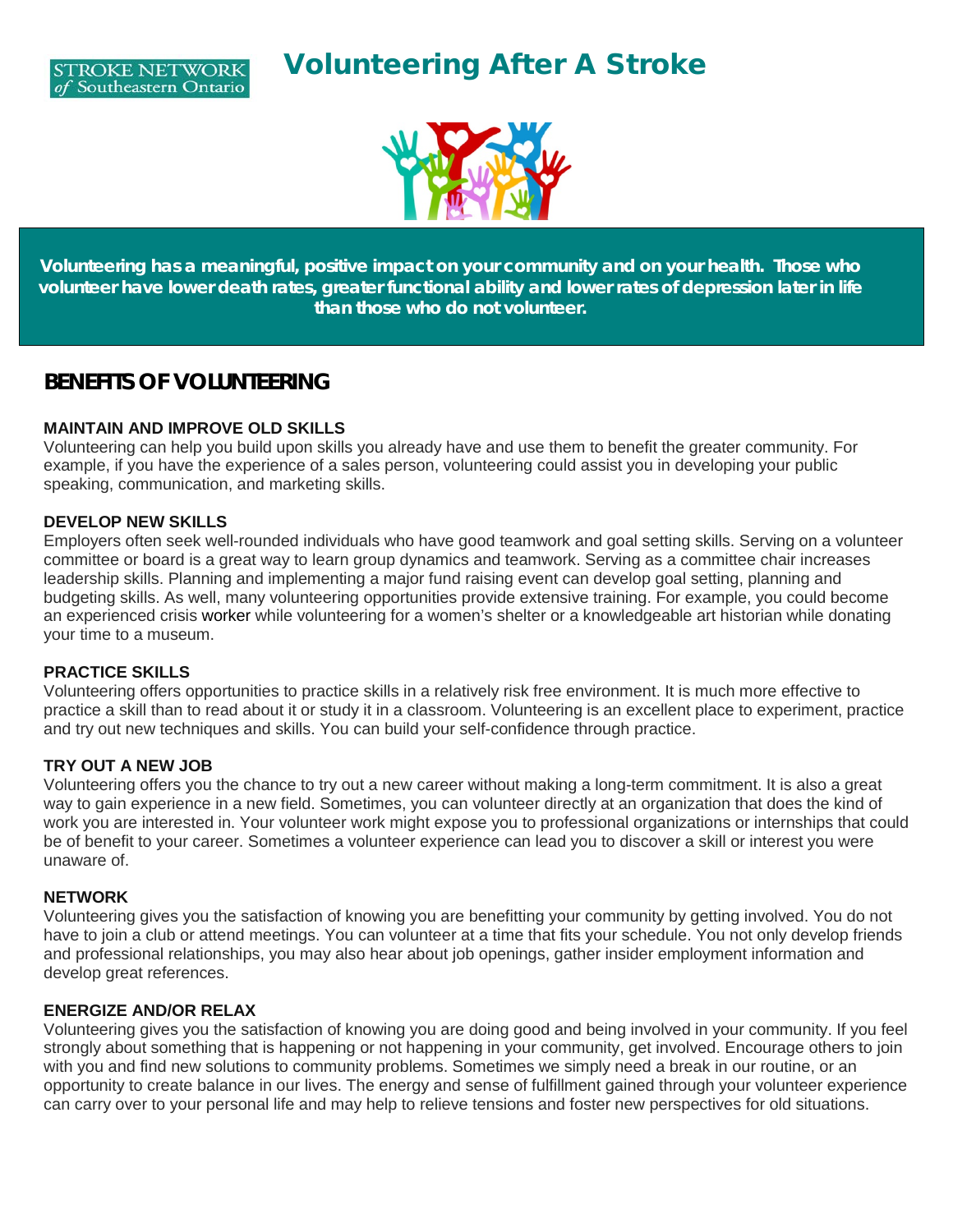

#### **GAIN WORK EXPERIENCE**

Volunteering demonstrates workplace skills such as management skills, customer service skills and leadership skills that can be put on a resume. Work experience is work experience, with or without a paycheck. If you are developing new skills or thinking of pursuing a new career, volunteering can give you valuable, practical experience. Career counselors encourage job seekers to document their volunteer experiences.

## **HOW DO I START VOLUNTEERING?**

You will have a richer and more enjoyable volunteering experience if you first take some time to identify your goals and interests. Start by thinking about why you want to volunteer. Also think about what you would enjoy doing. Volunteer opportunities that match both your goals and your interests are more likely to be fun and fulfilling for you.

#### **TIPS FOR GETTING STARTED**

First, ask yourself if there is something specific you want to do. Answers to the following questions will help you narrow down your search.

#### **Do I want to:**

- $\checkmark$  make it better around where I live?
- $\checkmark$  meet people who are different from me?
- $\checkmark$  try something new?
- $\checkmark$  do something with my spare time?
- $\checkmark$  see a different way of life and new places?
- $\checkmark$  try out the type of work I might want to do as a paid job?
- $\checkmark$  do more with my interests and hobbies?
- $\checkmark$  do something I'm good at?

#### **What's right for me?**

The key is to find a volunteer position that you would enjoy and are capable of completing. It's also important to make sure that your commitment matches the organization's needs. Ask yourself the following questions.

- $\checkmark$  What are my strengths and abilities? What skills do I bring to a volunteer job?
- $\checkmark$  Would I like to work with people or would I rather work in solitude?
- $\checkmark$  Am I better behind the scenes or do I prefer to take a more visible role?
- $\checkmark$  How much time am I willing to commit?
- $\checkmark$  How much responsibility am I ready to take on?
- $\checkmark$  What causes are important to me?

As well, please consider completing the "Return to Work after Stroke Self-Assessment Guide". The guide can help assess your current abilities against the demands of a particular volunteer job that you would like to do. You can find the Self-Assessment Guide on the main page of the Return to Work after Stroke Website .Consider the possibilities!

In your search for the right volunteer opportunity, don't limit yourself to just one organization or one specific type of job. Sometimes an opportunity looks great on paper, but the reality is quite different. Try to visit different organizations and get a feel for them. The more satisfaction you have as a volunteer, the better your contributions and the more likely you will continue.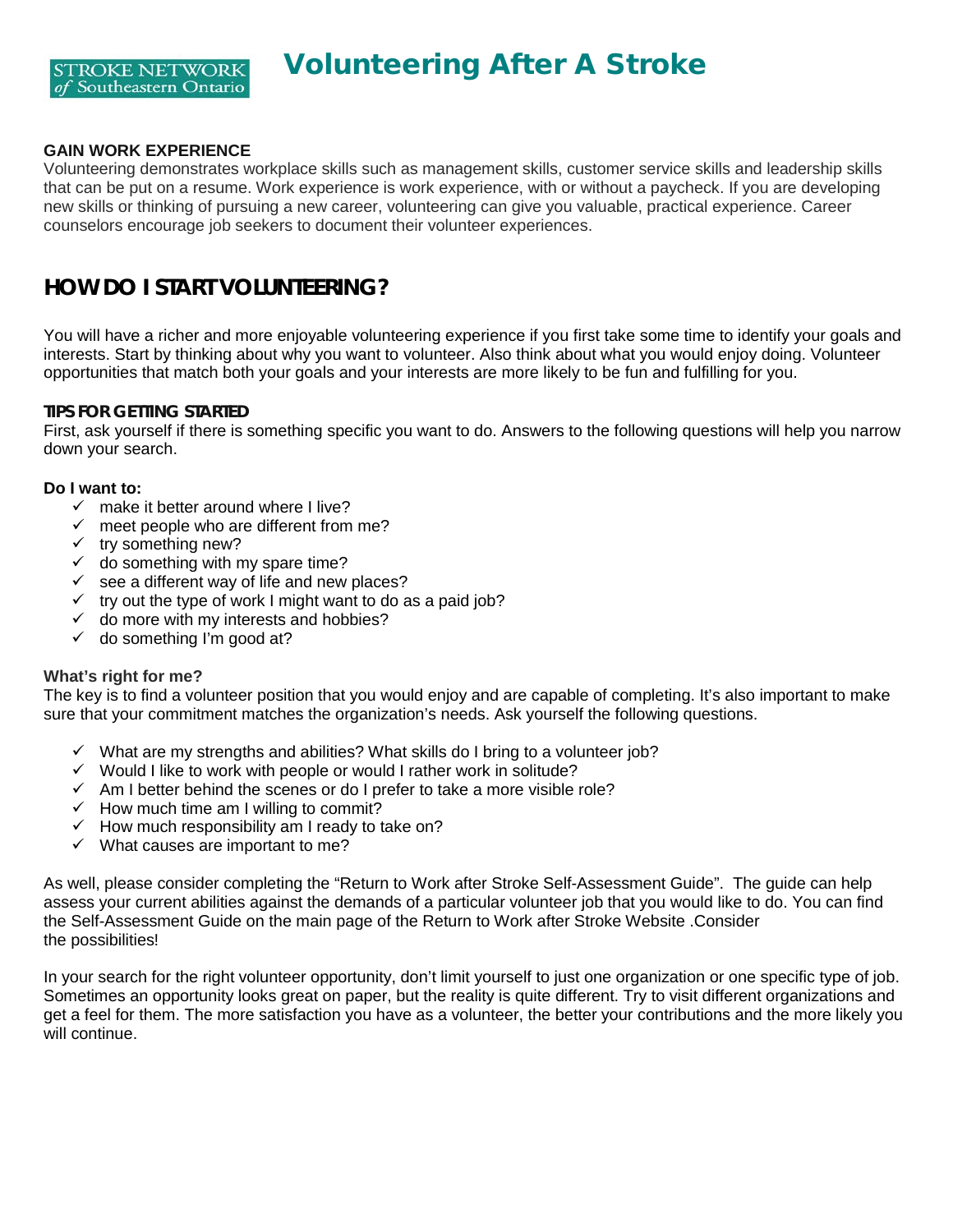## **WHERE DO I FIND VOLUNTEER OPPORTUNITIES?**

- Hospitals, community health centres, community support agencies (e.g. VON)
- Universities & Colleges (e.g. volunteering as a patient at Clinical Education Centre at Queen's University to support OT,PT, MD, Nursing student education experiences) <https://healthsci.queensu.ca/academics/cec/volunteer-patient-program>
- Community theaters, museums and monuments
- Libraries and senior centres
- Service organizations such as Rotary clubs, Kinsmen clubs
- Youth organizations, sports teams, and after-school programs
- Historical restorations and community parks and recreation
- Places of worship such as churches or synagogues
- Online databases such as:
- [www.getvolunteering.ca](http://www.getvolunteering.ca/) Get Volunteering lists volunteer opportunities

– [www.volunteer.ca](http://www.volunteer.ca/) Volunteer Canada lists volunteer centres in Canada that can help you find a volunteer opportunity in your local area

– [www.ovcn.ca](http://www.ovcn.ca/) Ontario Volunteer Centre Network lists volunteer centers in Ontario to help you find a volunteer opportunity

– [www.charityvillage.ca](http://www.charityvillage.ca/) Charity Village provides a search engine to assist you with finding volunteer opportunities

## **HOW DO I GET THE MOST OUT OF VOLUNTEERING?**

You are donating your valuable time, so it is important that you enjoy and benefit from your volunteering. It is important that your volunteer position is a good match for you. To ensure this good match, it is important to communicate with the people that you are volunteering for.

• **Ask questions.** You want to make sure that the experience is right for your skills, your goals, and the time you want to spend. If you have any questions, be sure to speak up. Ask about time commitments, training, expectations, who you will be working with and who to talk to if problems arise.

• **Know what is expected.** Before starting, make sure you are comfortable with the organization, know what is expected, and understand the time commitment. Consider starting small so that you do not over commit yourself at first. Give yourself some flexibility to change your focus if needed.

• **Do not be afraid to make a change.** Speak up if your experience is not what you expected. Do not force yourself into a bad fit. Talk to the organization about changing your focus or consider looking for another match.

• **Enjoy yourself.** Most importantly, make sure you are having fun! The best volunteer experiences benefit both the volunteer and the organization. If you are not enjoying yourself, ask yourself why. Is it the tasks you are performing? The people you are working with? Or are you uncomfortable simply because the situation is new and familiar? Pinpointing what's bothering you can help you decide how to proceed.

### **REFERENCES**

Saisan, J., Smith, M., Kemp G. (August 2011) "Volunteering and its Surprising Benefits".

[http://helpguide.org/life/vounteer\\_opportunities\\_benefits\\_volunteering.html](http://helpguide.org/life/vounteer_opportunities_benefits_volunteering.html)

Ten Professional Development Benefits of Volunteering (Everything I Learned in Life I Learned through Volunteering). Mary V. Merrill, LSW, Merrill Associates This article was first published in 2001 and is licensed under a Creative Commons License. It may be reproduced in its entirety provided that you give the original author credit.

World Volunteer Web "Benefits to Volunteering"

<http://www.worldvolunteerweb.org/resources/how-to-guides/volunteer/doc/benefits-ofvolunteering.html>